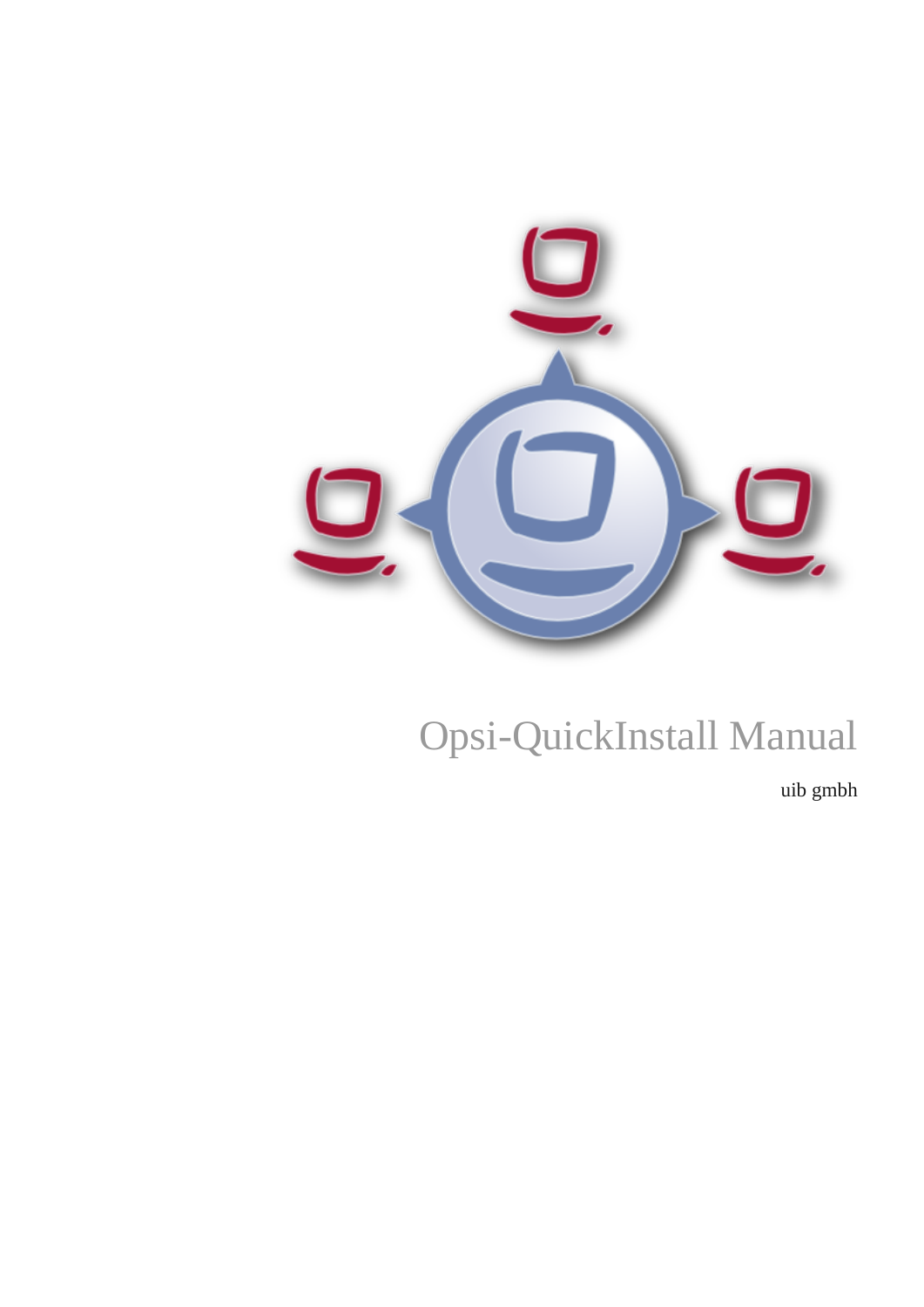## **Table of Contents**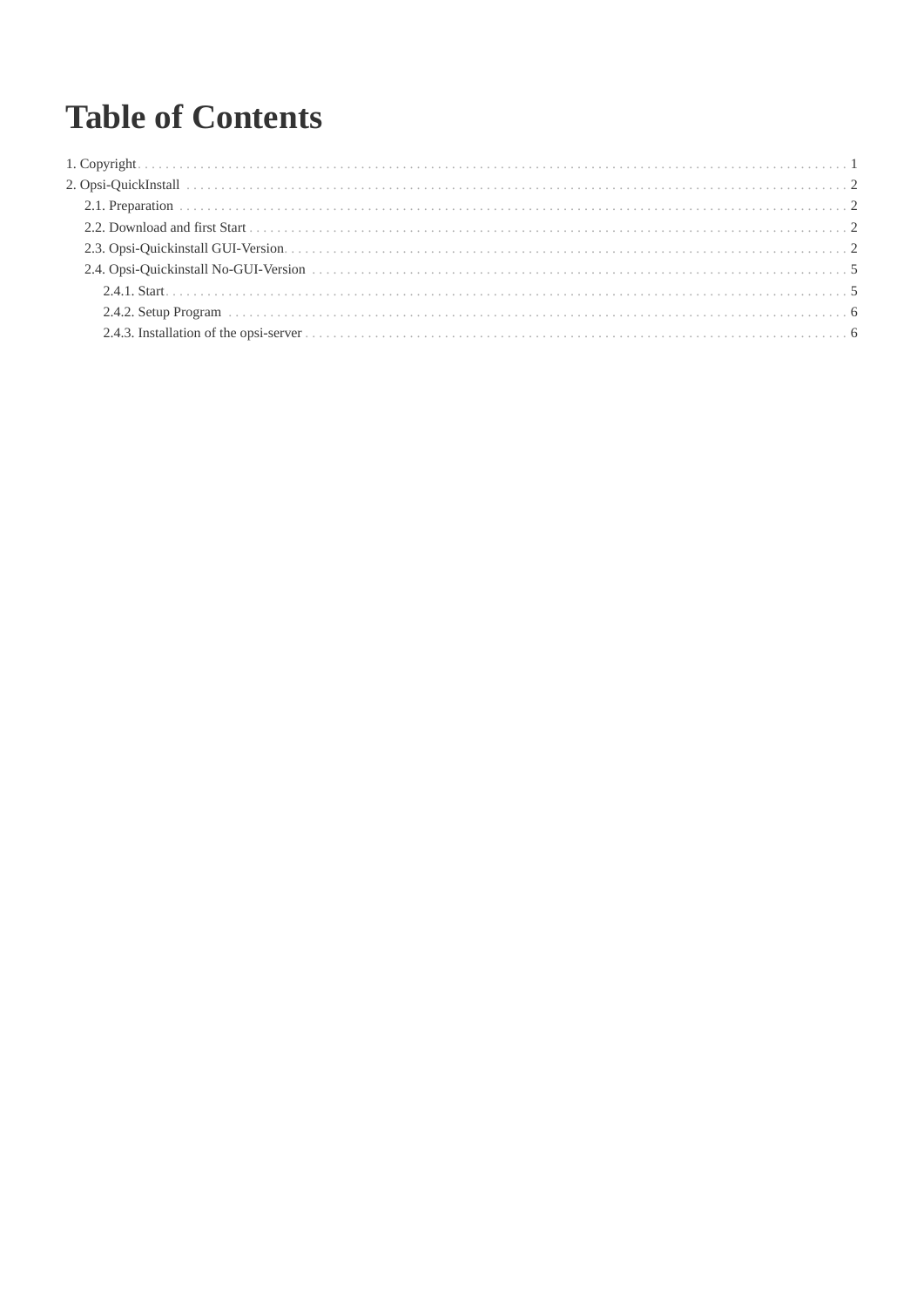## <span id="page-2-0"></span>**Chapter 1. Copyright**

The Copyright of this manual is held by uib gmbh in Mainz, Germany.

This manual is published under the creative commons license 'Attribution - ShareAlike' (by-sa).



A description of the license can be found here: <https://creativecommons.org/licenses/by-sa/3.0/>

The legally binding text of the license can be found here: <https://creativecommons.org/licenses/by-sa/3.0/legalcode>

Most parts of the opsi software is open source. Not open source are the parts of the source code which contain new extensions, that are still under cofunding, which have not been paid off yet. See also: [opsi cofunding projects](https://www.uib.de/en/opsi-cofunding/cofunding/)

All of the open source code is published under the AGPLv3.



The legally binding text of the AGPLv3 license can be found here:<http://www.gnu.org/licenses/agpl-3.0-standalone.html>

Information about the AGPL:<http://www.gnu.org/licenses/agpl-3.0.en.html>

For licenses to use opsi in the context of closed source software, please contact uib gmbh.

The names 'opsi', 'opsi.org', 'open pc server integration' and the opsi logo are registered trademarks of uib gmbh.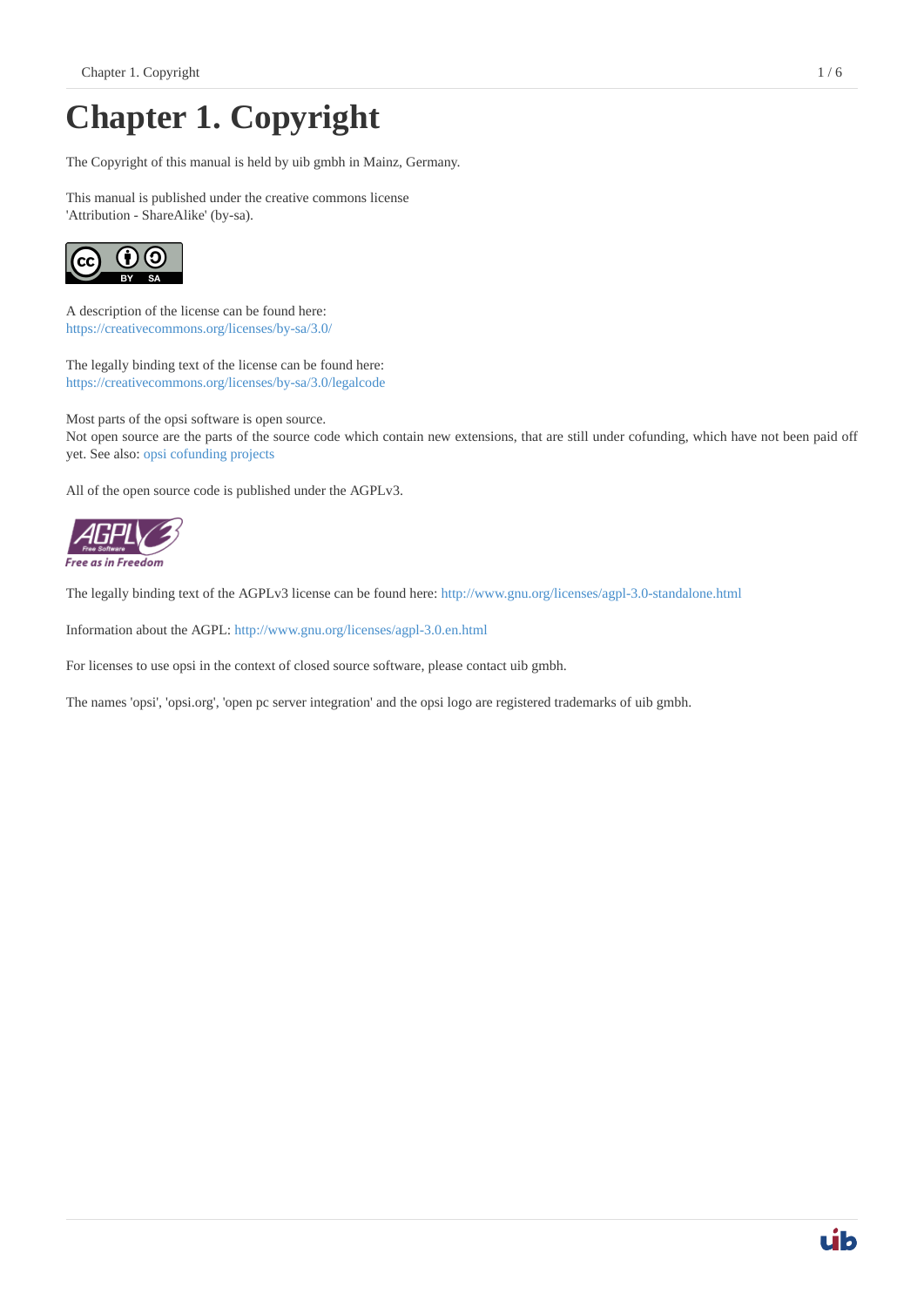## <span id="page-3-0"></span>**Chapter 2. Opsi-QuickInstall**

Opsi-QuickInstall is a program to quickly and easily install an opsi-server on the following Linux distributions:

QuickInstall 4.2.0.6-3 \* Debian 9, Debian 10, Debian 11, \* openSUSE Leap 15.2, openSUSE Leap 15.3, \* SLES 15 SP1, SLES 15 SP2, \* Ubuntu 18.04, Ubuntu 20.04, \* UCS 4.4

QuickInstall 4.2.0.1-2 \* Debian 9, Debian 10, Debian 11, \* openSUSE Leap 15.1, openSUSE Leap 15.2, openSUSE Leap 15.3, \* SLES 15 SP1, SLES 15 SP2, \* Ubuntu 18.04, Ubuntu 20.04, \* UCS 4.4

### <span id="page-3-1"></span>**2.1. Preparation**

Check the entry for the opsi-server in the file '/etc/hosts', or check the output of:

getent hosts \$(hostname -f)

The result should look like the following example: '192.168.1.1 server.domain.tld server'

Here the IP address should belong to the network interface, to which the Clients will be connecting.

If the result looks different from the above example (contains eg. '127.0.0.1' or 'localhost'), or the full qualified hostname does not contain one or more dots, then you must correct your name resolution (DNS or /etc/hosts file).

You can find further information on that in the chapters 3.3.1 to 3.3.3 in the opsi Getting Started: [https://download.uib.de/opsi\\_stable/doc/html/en/opsi-getting-started-v4.2/opsi-getting-started-v4.2.html#opsi-getting-started-introduction](https://download.uib.de/opsi_stable/doc/html/en/opsi-getting-started-v4.2/opsi-getting-started-v4.2.html#opsi-getting-started-introduction-software-and-configuration-preconditions)[software-and-configuration-preconditions](https://download.uib.de/opsi_stable/doc/html/en/opsi-getting-started-v4.2/opsi-getting-started-v4.2.html#opsi-getting-started-introduction-software-and-configuration-preconditions)

#### <span id="page-3-2"></span>**2.2. Download and first Start**

You can download Opsi-QuickInstall as zip-file under the following link: <https://download.uib.de/opsi4.2/stable/quickinstall/>.

Unzip the file and open the folder opsi-quickinstall. Now you must decide whether you want to execute the installation with or without graphical user interface.

Both versions are described below.

You can find more information on the properties QuickInstall asks for in the opsi-manual under chapter '9.5.10.1 The product l-opsi-server': <https://download.uib.de/opsi4.2/stable/documentation/opsi-manual-v4.2-en.pdf>. There you also find the default values of the properties. Different from the manual is only the default-value of the property **allow\_reboot**; this one is QuickInstall *false*.

#### <span id="page-3-3"></span>**2.3. Opsi-Quickinstall GUI-Version**

Open the folder 'gui' and execute the file 'opsi\_quick\_install\_project' (for example per double click).

A window appears in which you can first select the language for Opsi-QuickInstall and the type of installation: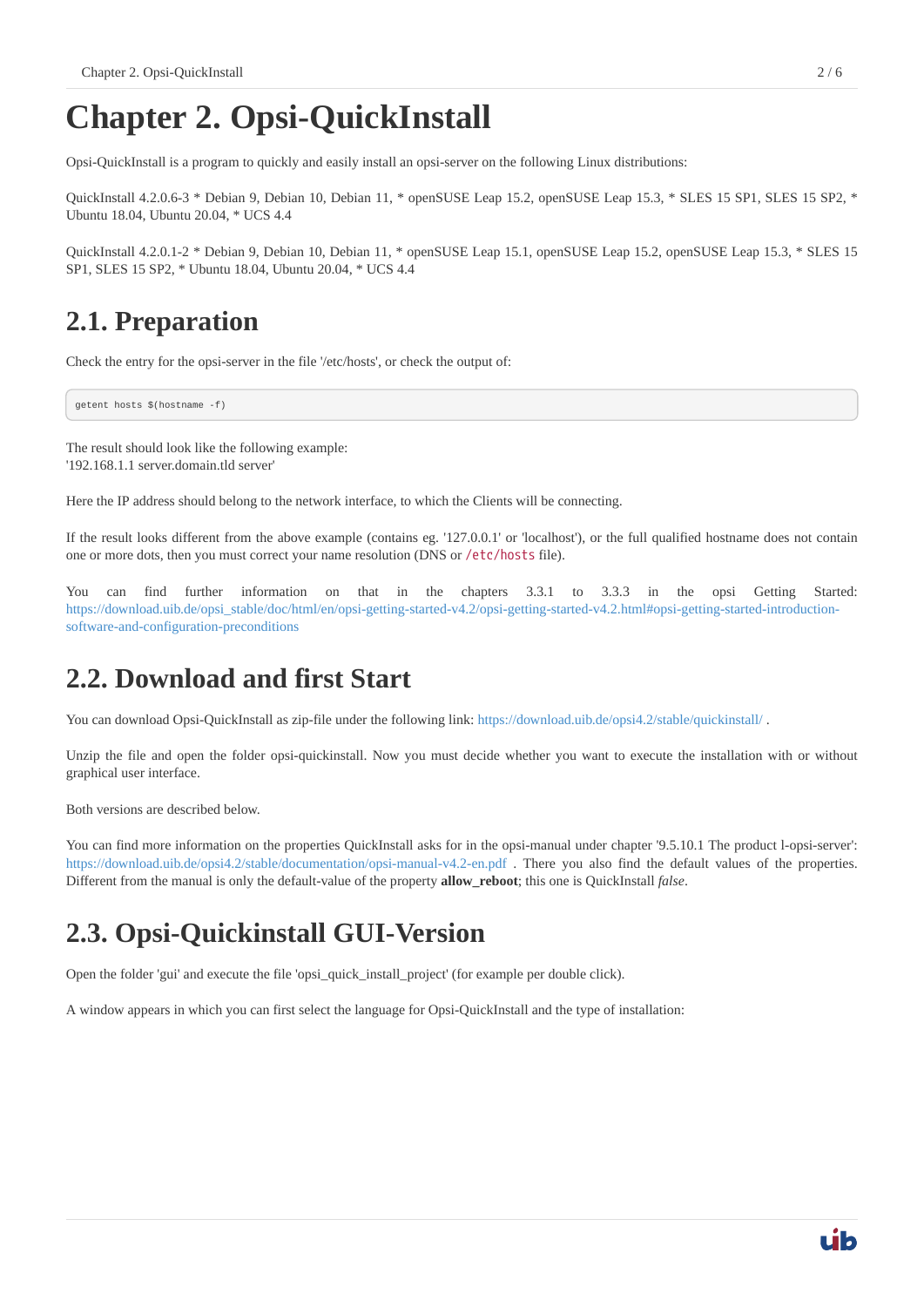

*Figure 1. Language and type of installation*

In the custom installation you can make more detailed settings.

Click on 'next>' and answer the questions. For some questions you will find information signs on the right hand side. These can give you more information about the question on mouse click.

<span id="page-4-0"></span>

|          | Opsi Quick Install - Query (user info)                                                                                                                                                                                                                                    |                                                                                        |
|----------|---------------------------------------------------------------------------------------------------------------------------------------------------------------------------------------------------------------------------------------------------------------------------|----------------------------------------------------------------------------------------|
| opsi     | What is the name of the opsi admin user to create? (empty = nothing<br>created)<br>adminuser<br>What is the password of the opsi admin user to create? (empty = nothing<br>created)<br>linux123<br>Set a different IP name ("auto" = use automatically determined FQDN of | User to create for the operation of opsi.<br>This user can not manage system settings. |
|          | this computer)<br>auto<br>Set a different IP number ("auto" = use automatically determined IP<br>address of this computer)<br>auto                                                                                                                                        |                                                                                        |
| $<$ back |                                                                                                                                                                                                                                                                           | overview                                                                               |

*Figure 2. Information*

The questions on name and password of the opsi admin user give example values (also shown on the image [Figure 2, "Information"](#page-4-0)). For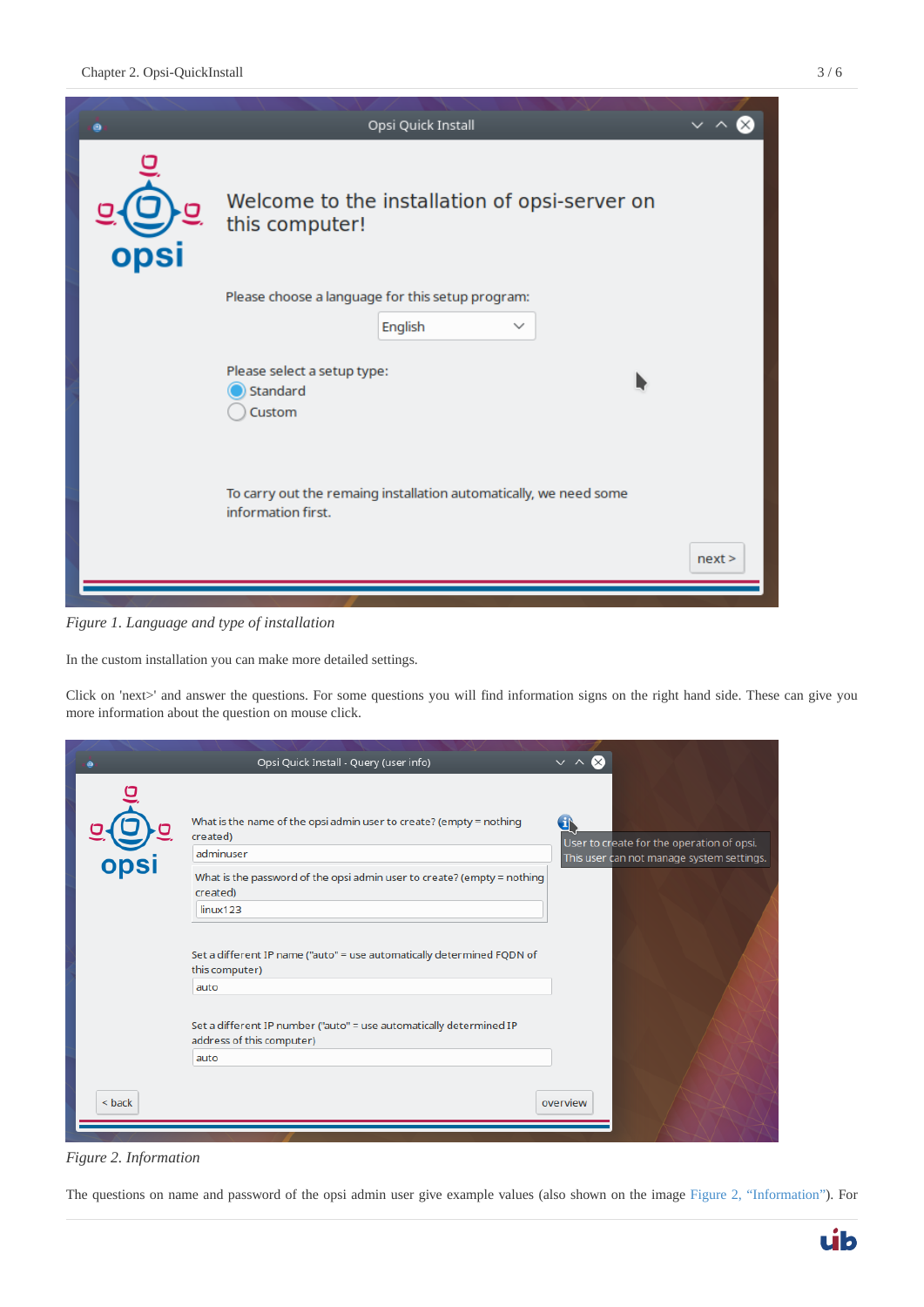security reasons you should change these values. Do NOT use the examples!

After the queries, QuickInstall will show you an overview where you can check all your answers. If everything is correct, click 'finish', type in your password and click 'finish' again. Then the installation of the opsi-server will start.



*Figure 3. Installation*

The installation may take some minutes. In the end, QuickInstall shows you whether it was successful.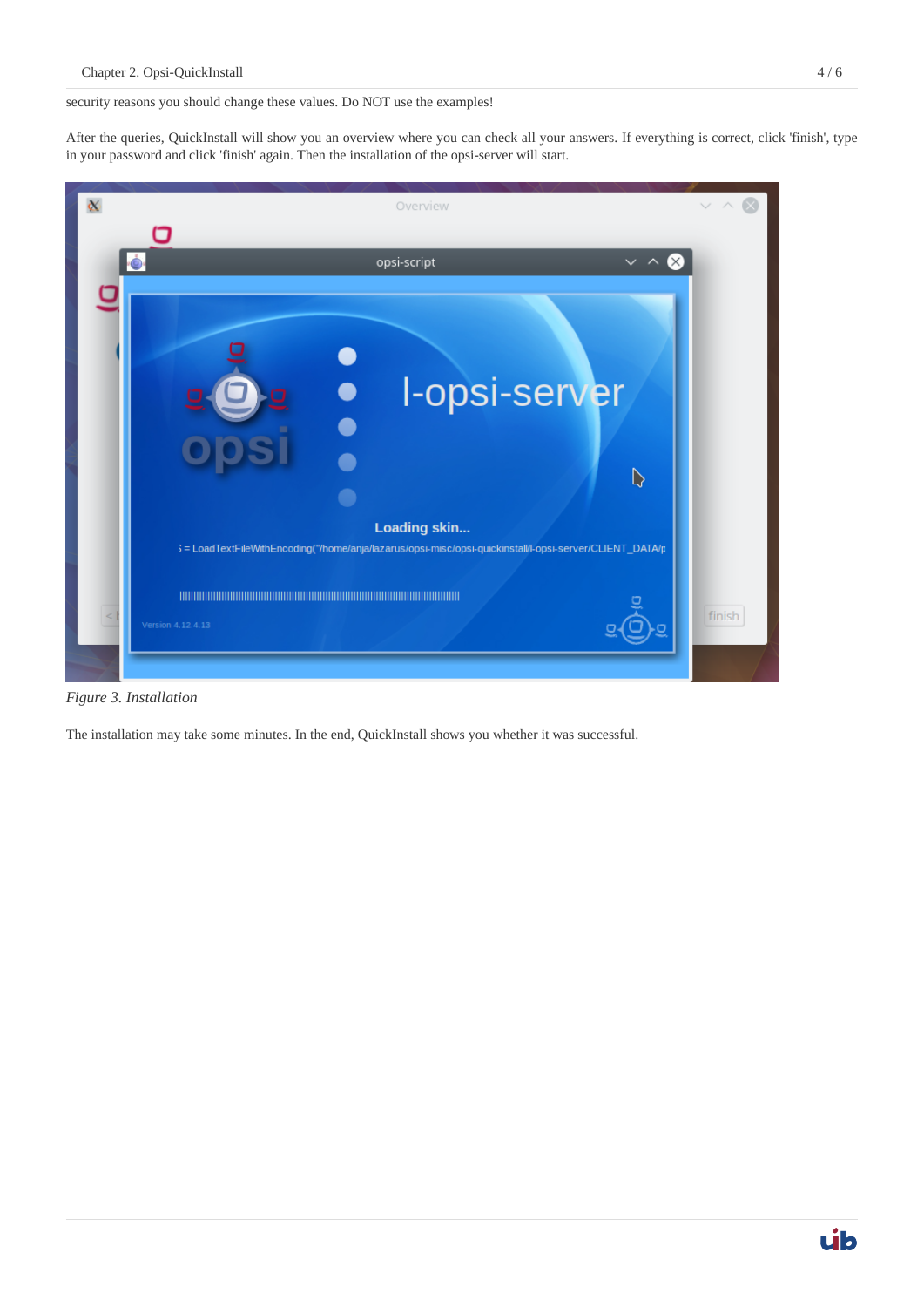

*Figure 4. Result*

If the result is 'success', your opsi-server is ready for use and configured. You may now start importing opsi products (see [https://download.uib.de/opsi\\_stable/doc/html/en/opsi-getting-started-v4.2/opsi-getting-started-v4.2.html#opsi-getting-started-installation](https://download.uib.de/opsi_stable/doc/html/en/opsi-getting-started-v4.2/opsi-getting-started-v4.2.html#opsi-getting-started-installation-config-get-essential-products)[config-get-essential-products](https://download.uib.de/opsi_stable/doc/html/en/opsi-getting-started-v4.2/opsi-getting-started-v4.2.html#opsi-getting-started-installation-config-get-essential-products)).

If the result is 'failed', you can search in the log files for the error or, if you have a support contract, you can directly contact uib.

### <span id="page-6-0"></span>**2.4. Opsi-Quickinstall No-GUI-Version**

#### <span id="page-6-1"></span>**2.4.1. Start**

Open the folder 'nogui' and execute the file 'opsi\_quick\_install\_project' with one of the following parameters on the console as root:

- -d, to use the default values for the installation of the opsi-server and immediately start the installation (IMPORTANT: Through that, QuickInstall will also create the opsi admin user with example values for the name and password, which are 'Alexandra'(Opsi-QuickInstall version 4.2.0.1) or 'adminuser'(from Opsi-QuickInstall version 4.2.0.1-2 on) as name and 'linux123' as password. For security reasons you should change these values afterwards!),
- -f <file>, to use the values from a file for the installation of the opsi-server and immediately start the installation,
- -n, (recommended) to start a setup program on the console, in which you can set the values for the installation seperately.

So for example execute

sudo ./opsi quick install project -n

The operation of the setup program is shortly described in the following.